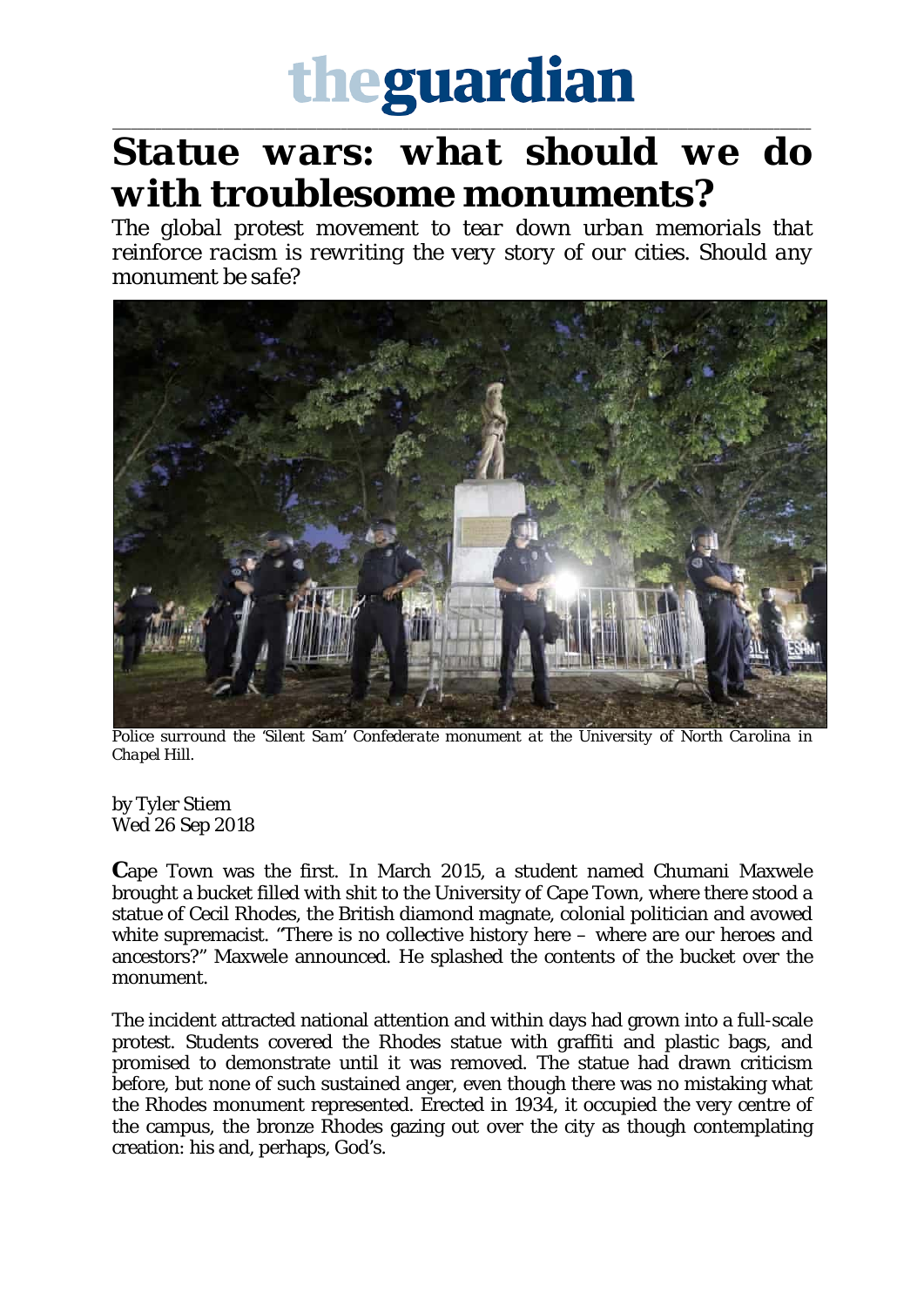For black Americans, the symbols of the Confederacy have always had the power to menace

Rhodes believed black Africans were a "subject race" and that white rule was the natural order. The setting and the figure's obvious stylistic debt to Rodin's The Thinker symbolised the "civilisational" ambitions Rhodes harboured for the colony he governed, ambitions made plain by the inscription from Kipling along the plinth: "I dream my dream / By rock and heath and pine / Of empire to the northward / Ay, one land / From Lion's head to line."

But there was an air of fragility, of the elegaic, at work too: the figure that looks out from its seat in photos from before the protests is bare-headed, middle-aged, mortal. It is Cecil Rhodes near the end of his life. (He died in 1902.) He contemplates his life's work, and with it, the future that will come to pass without him. The monument didn't satisfy itself with celebrating Rhodes; it lamented that he did not live long enough to enjoy the white-ruled South Africa he helped to create.



Students attack the defaced University of Cape Town statue of Cecil Rhodes as it is removed after a *month of student demonstrations.*

When the statue was installed in the pre-apartheid era, white rule couldn't be taken for granted – not yet. The suffering of its black residents needed to be naturalised first, and to that end the monument cast Rhodes's life's work as a noble struggle, with his supposed civilisational achievements implicitly justifying his policies and the pain they caused. If black Africans were admitted into this anxious reality, it was so their suffering could be diminished and finally negated. They were the obstacle Rhodes surmounted. In place of their suffering we got, obscenely, *his* suffering.

The statue finally came down a few weeks after the Rhodes Must Fall protests began. It had stood for more than 80 years, including through two decades of majority black rule under the African National Congress (ANC), the party of Nelson Mandela. The protests and the removal of the statue took the South African establishment by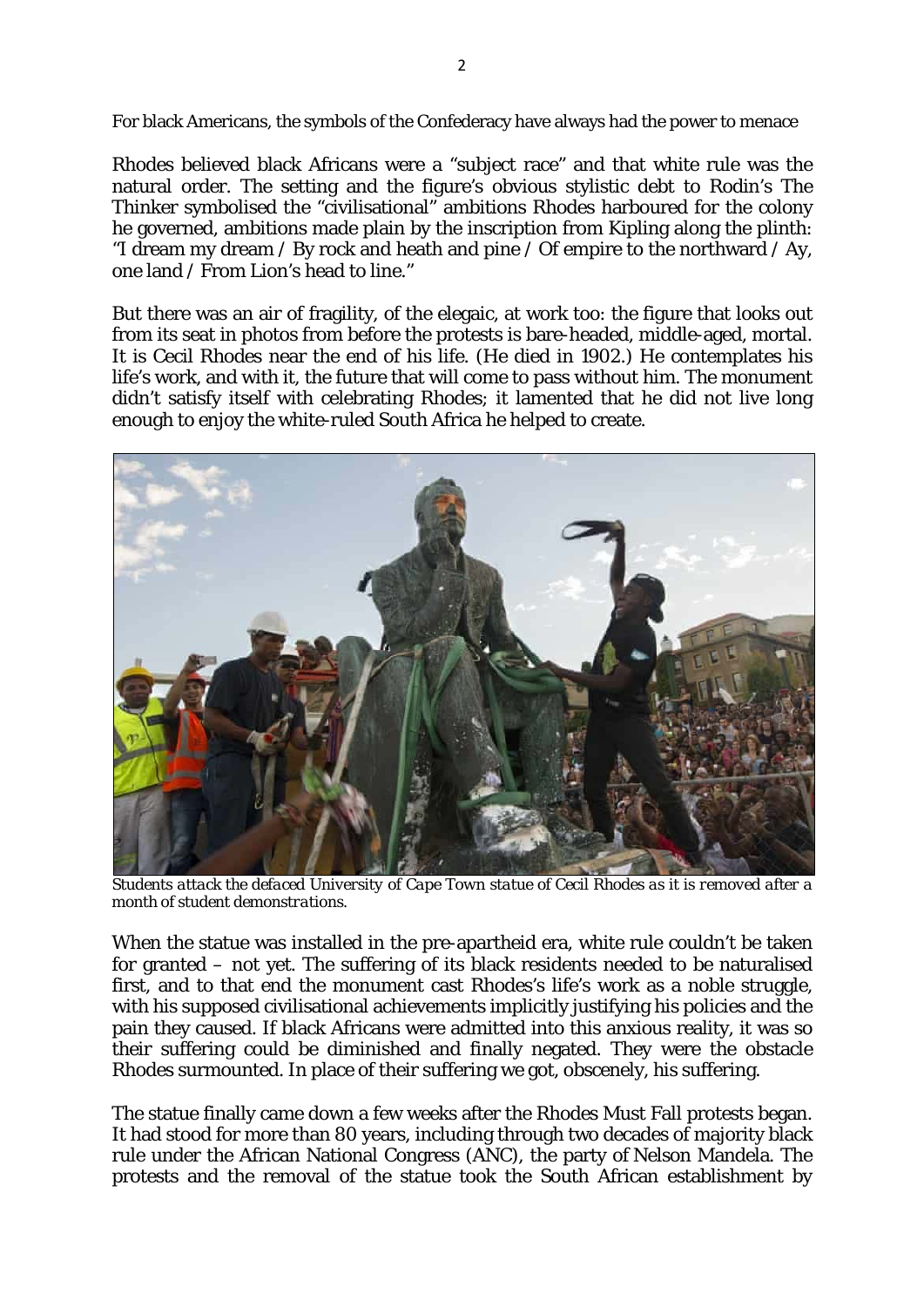surprise, including those, such as the then president, Jacob Zuma, and the archbishop Njongonkulu Ndungane, who a generation earlier had helped end apartheid.



*The Confederate statue known as Silent Sam was toppled by protesters at the University of North Carolina.*

#### The blindness of the everyday

There was a time not long ago (though it feels like forever) when a kind of blindness was possible as you moved through your city – any city. You could step out of your front door and cross street after street without giving much thought to the former colonies and forgotten diplomats they memorialised; go to school or work in a building named for a famous statesman without doing a moral accounting of his achievements; eat your lunch beneath the statue of another long-ago luminary renowned for his charity without wondering about the provenance of his wealth; stop on your way home to take in a view of the city at night without imagining what, or who, was there before. To never wonder, never imagine: this was possible if your skin was a certain colour.

This is the blindness of the everyday. We grow used to the spaces we inhabit. We stop seeing them. And we grow used to the ideas around us until we can't see them either. Not long ago it was possible to believe the past was irrelevant – that history had no purchase on the postcolonial, post-cold war, post-everything present. With the horrors of the 20th century behind us, the free market would deliver us into a future where democracy and prosperity were available to all. (Again, this was easier to believe if your skin was a certain colour, if you belonged to a certain class, if you had a certain set of experiences.)

Little by little, that narrative began to fray. The growth and exuberance of the 1990s set the tone for a decade of reckless military adventurism, financial deregulation and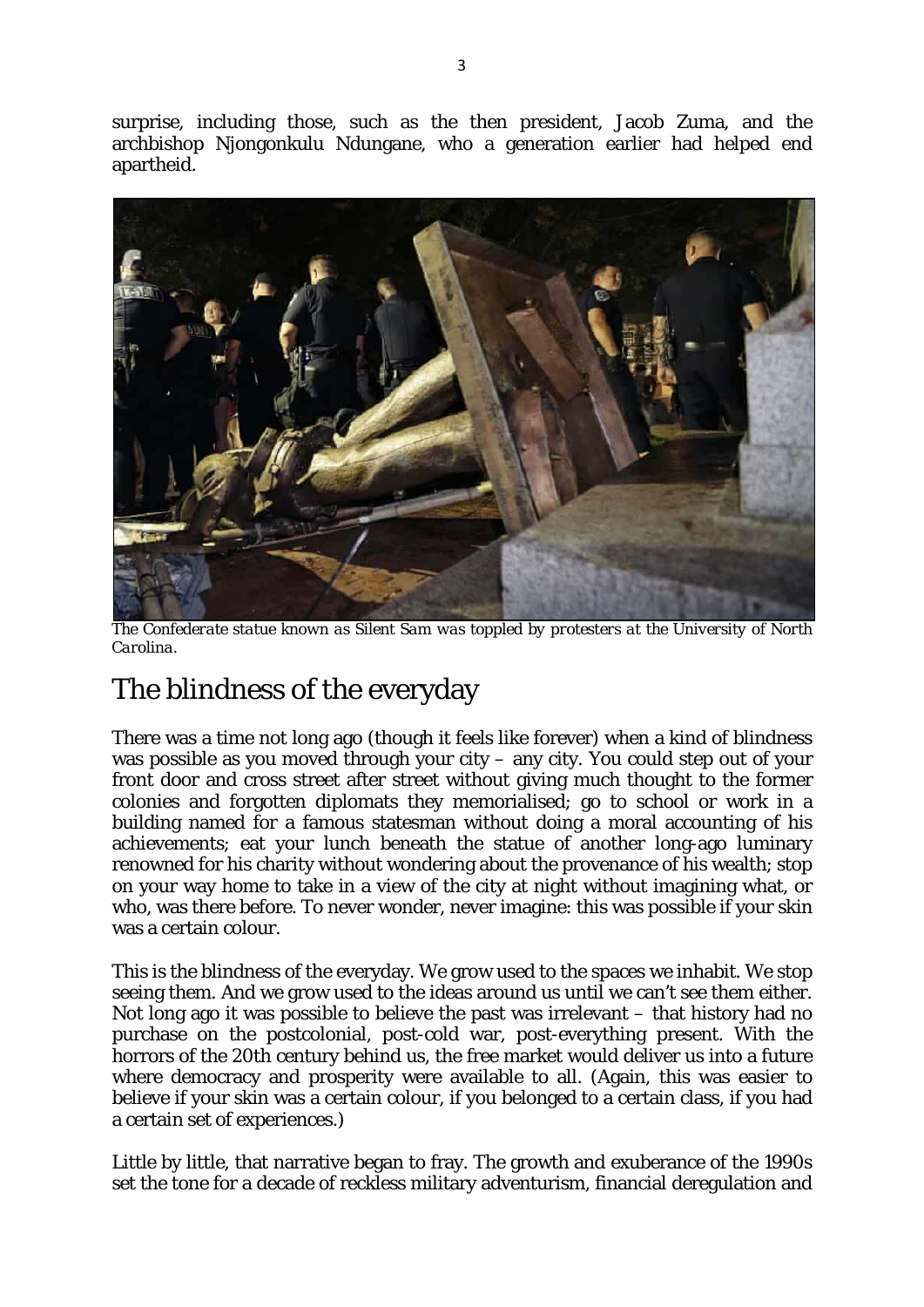economic globalisation, which in turn gave us the disastrous wars in Iraq and Syria, a market crash, multiple refugee crises and massive, rising inequality. At some point along the way, around the time of Brexit and Donald Trump, the ideas we took for granted lost their explanatory power. All around us the historical forces that have always shaped our lives have become visible. The urban monuments we barely noticed have become the centre of protest movements around the world.

As the Cape Town protests spread across South Africa, students at Oxford University in England launched their own version of Rhodes Must Fall: they marched on a statue of Rhodes at Oriel College, demanding it be torn down and that the university curriculum be changed to reflect the diversity of thought beyond the western canon.

In Berlin, social justice groups launched a campaign to rename the African Quarter because of its connection with Germany's genocidal colonial reign in the early 20th century. The protests have challenged Germany's self-image as a bastion of tolerance, coming as they have while the country struggles to integrate hundreds of thousands of refugees from the Middle East.

Across the US, Confederate monuments have become the target of protests, most spectacularly in Charlottesville, where anti-racism activists clashed with white supremacists last August over a statue of Confederate army commander Robert E Lee. One woman who was peacefully protesting died and many people were injured. Trump defended the torch-wielding far-right extremists as "very fine people".



*A car ploughed into counter-demonstrators following clashes near Lee Park, where a statue of Robert E Lee was slated to be removed.*

The fury of the counterprotests in Charlottesville and in other cities show how high the stakes in the so-called statue wars are, and how difficult removing the symbols of slavery and colonialism will be. But the protests continue to gain momentum. In the past month, protesters toppled the "Silent Sam" Confederate statue at the University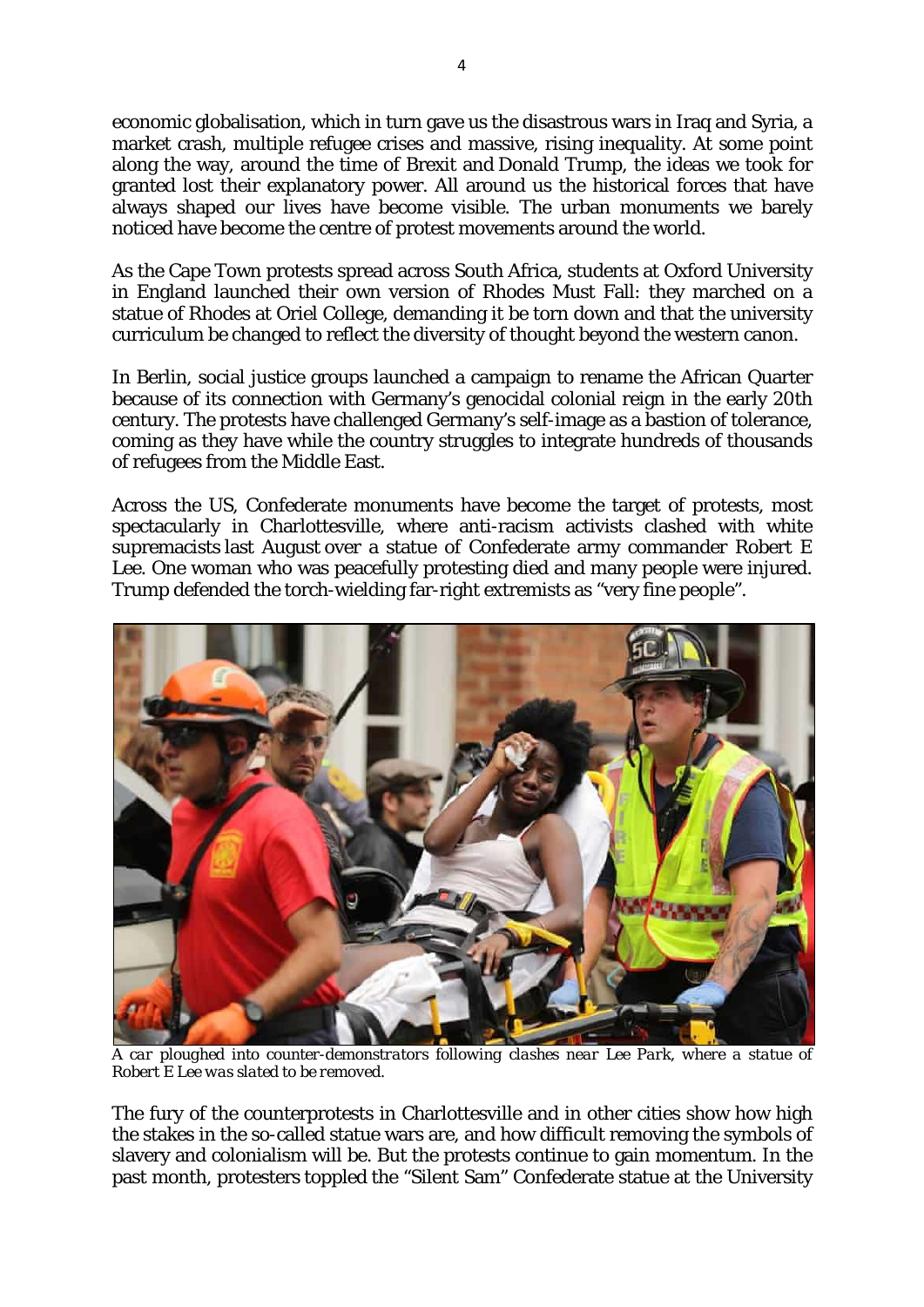of North Carolina and defaced another monument in Virginia. The city of San Francisco quietly removed a 19th-century statue that celebrated the founding of California – and the humiliation of Native American peoples. Austin, Texas, is supposedly mulling a name change because of its namesake's association with slavery.

In Canada, the country's founding prime minister, Sir John A MacDonald, has become the focus of opposition for his role in the cultural genocide of indigenous peoples. The city of Victoria recently announced it would remove his likeness from outside city hall, and MacDonald statues in Montreal and Regina were defaced as pressure mounted to recast his legacy.

From New York to Bristol to Sydney to Bulawayo, no monument is apparently safe.

*The Oriel College statue of British imperialist Cecil Rhodes. The college decided to keep the statue.*

#### 'Fake news before there was fake news'

In a recent essay for the Guardian on the Oxford protests, the novelist Amit Chaudhuri wonders: "When is it possible to ignore or laugh at statues or symbols, and when does it become hard to do so?" Chaudhuri remembers visiting Oriel College as a student in the early 1990s and finding "its old-fogey students with monarchist enthusiasms, its conservatism … uncharming but weirdly funny". During the visit he caught a glimpse of Enoch Powell, the former MP whose racebaiting "Rivers of Blood" speech a generation earlier was "synonymous with a dark moment in British history", and barely flinched. Chaudhuri didn't even notice the Rhodes statue that would become so controversial. Looking back, he marvels at how irrelevant any reminders of the colonial era felt, and how he shrugged them off so easily.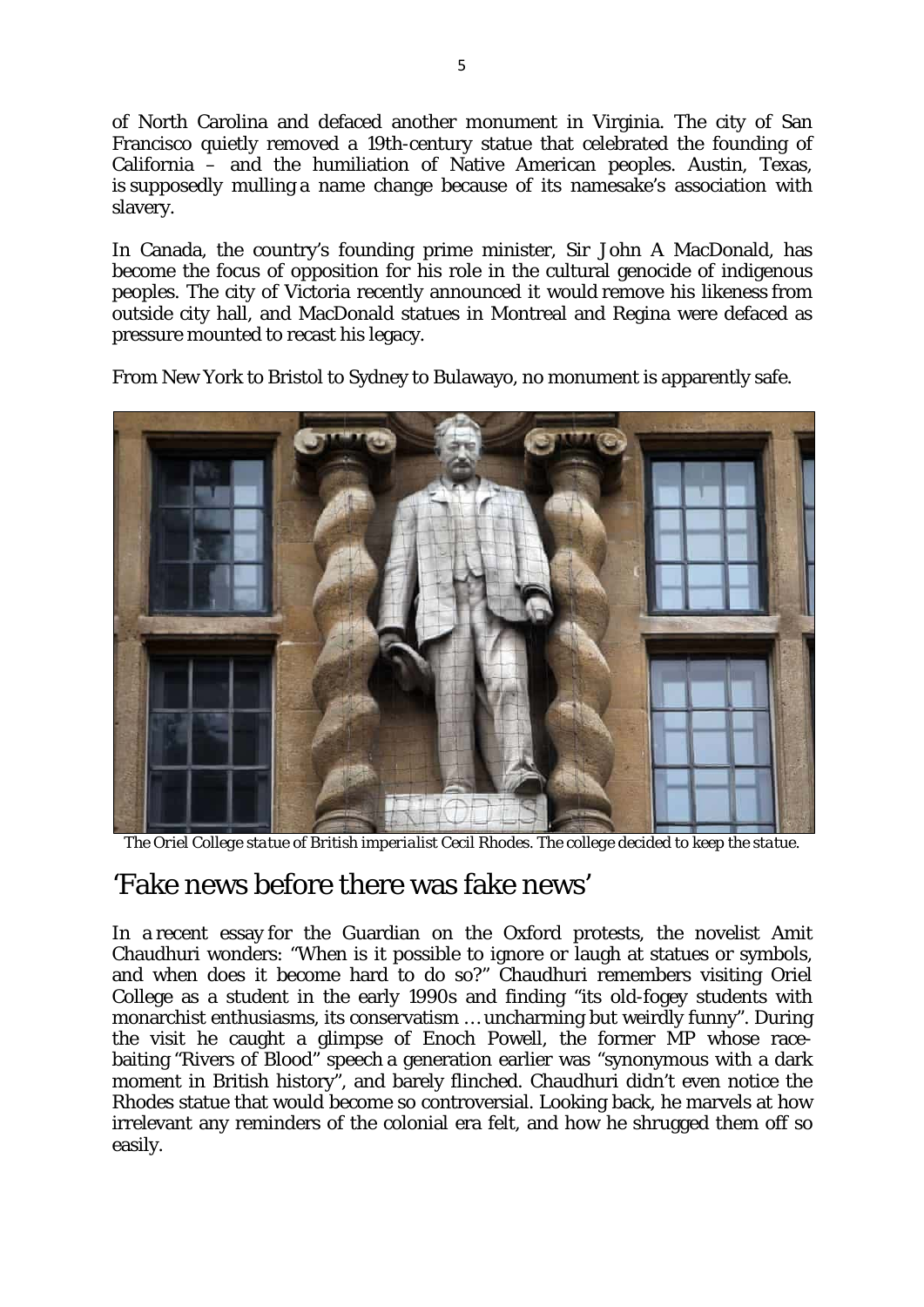Our relationship to a statue, or a building, or a sign is always changing. Often the change is so gradual, happening over decades and generations, that the monument – the version of reality it embodies – simply recedes into the background. *Of its time*: this is the explanation we reach for as we shrug and walk past, if we've bothered to look at all. We make the assumption that the past is past, that those ideas and values no longer have the power to threaten or harm, or never did.

The reality is more complicated. For one thing, this is what monuments do: they normalise the past, for better or worse. They make injustices easier to defend and, more insidiously, harder to see. For another, it's the people most likely to defend those injustices who ultimately decide what is or isn't threatening, not the people who have been most affected. Only the dominance of the settler majorities in the US, Canada and Australia, for example, can explain their indifference to the statues of Theodore Roosevelt, John A MacDonald, and Captain James Cook that for many indigenous peoples have long represented genocide.

But as the past resonates in unexpected ways as social and economic conditions change, so a monument's power ebbs and flows. Its semiotics are always volatile. What the Oxford Rhodes represents to students of colour and their allies right now might be closer to what it represented to their counterparts in the 1960s, when the lived experience of colonialism was fresh, than either would be to Chaudhuri's cohort in the early 1990s, when – as Chaudhuri points out – multiculturalism was ascendant in Britain and their place in an equal, just society felt increasingly secure.



*Students protest outside Oxford University's Rhodes house library in March 2016.*

The hated Rhodes statue in Cape Town was relatively uncontroversial in the 1990s. It stood for more than two decades after apartheid, as did (and do) many other white supremacist monuments across South Africa. With Mandela's election and the transition to black majority rule, victory seemed total: the future was too bright for the past to matter very much.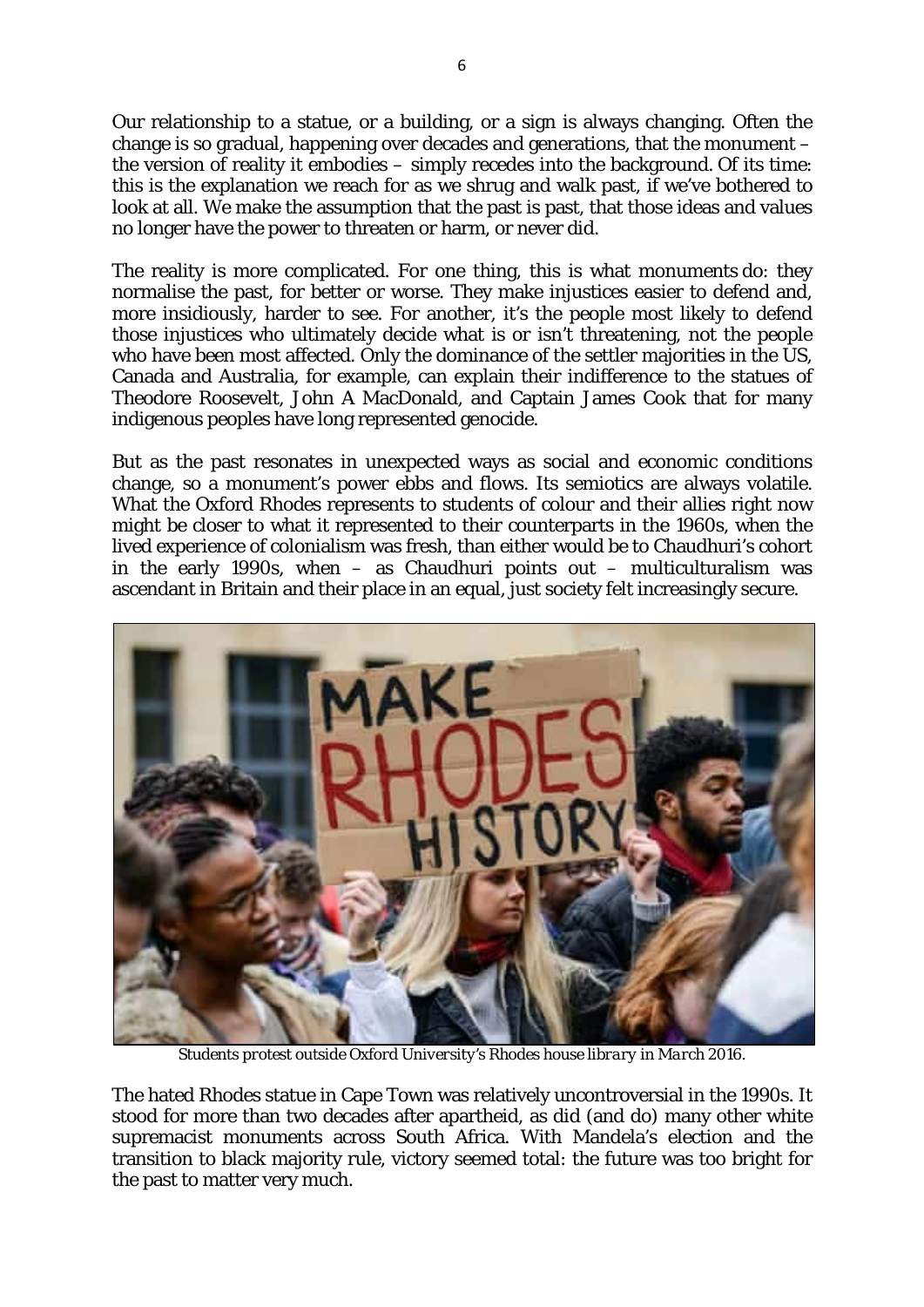The country embarked on a forward-looking restorative justice process whereby the perpetrators of apartheid were forgiven so South Africans could move on with the job of building a free and equal society. School curriculums were updated to play down the more painful aspects of the country's past and many black parents chose not to burden their children, the "Born Frees", with the history they had lived through and which had been so psychologically devastating. There was power in forgiveness, and in that moment of great optimism it was suddenly possible to regard the figure of Rhodes and feel pity or disgust rather than fear or anger. The statue now contemplated a city whose future, in spite of his life's work, belonged to all South Africans. Contemporary South Africa was a living, breathing repudiation of Rhodes's legacy. What need was there to remove the statue?

For black Americans, the symbols of the Confederacy have always had the power to menace. The many hundreds of monuments built in the century following emancipation speak to the brutal, persistent fact of white supremacy; that *nearly all of them* have remained standing through the civil rights era and the decades that followed, up to the present day, speaks to the fact that, however enlightened white Americans might think they are, their understanding of racism differs wildly from black Americans' experience of it.

If you believe that America is more or less equal, and whatever discrimination black people face is a problem with individual racists and not the symptom of a racist system, then you might struggle to appreciate the persistent, malevolent power of a stone likeness of Robert E Lee or Confederate president Jefferson Davis. Even if you dislike Confederate iconography, you might still struggle to grasp how fully the legacies of slavery and Jim Crow continue to circumscribe black lives, how they limit opportunity. If black people have failed to thrive in the post-civil rights era, you might convince yourself they just need to strive harder.



*Police stand in front of the Charlottesville statue of Robert E Lee in August 2017.*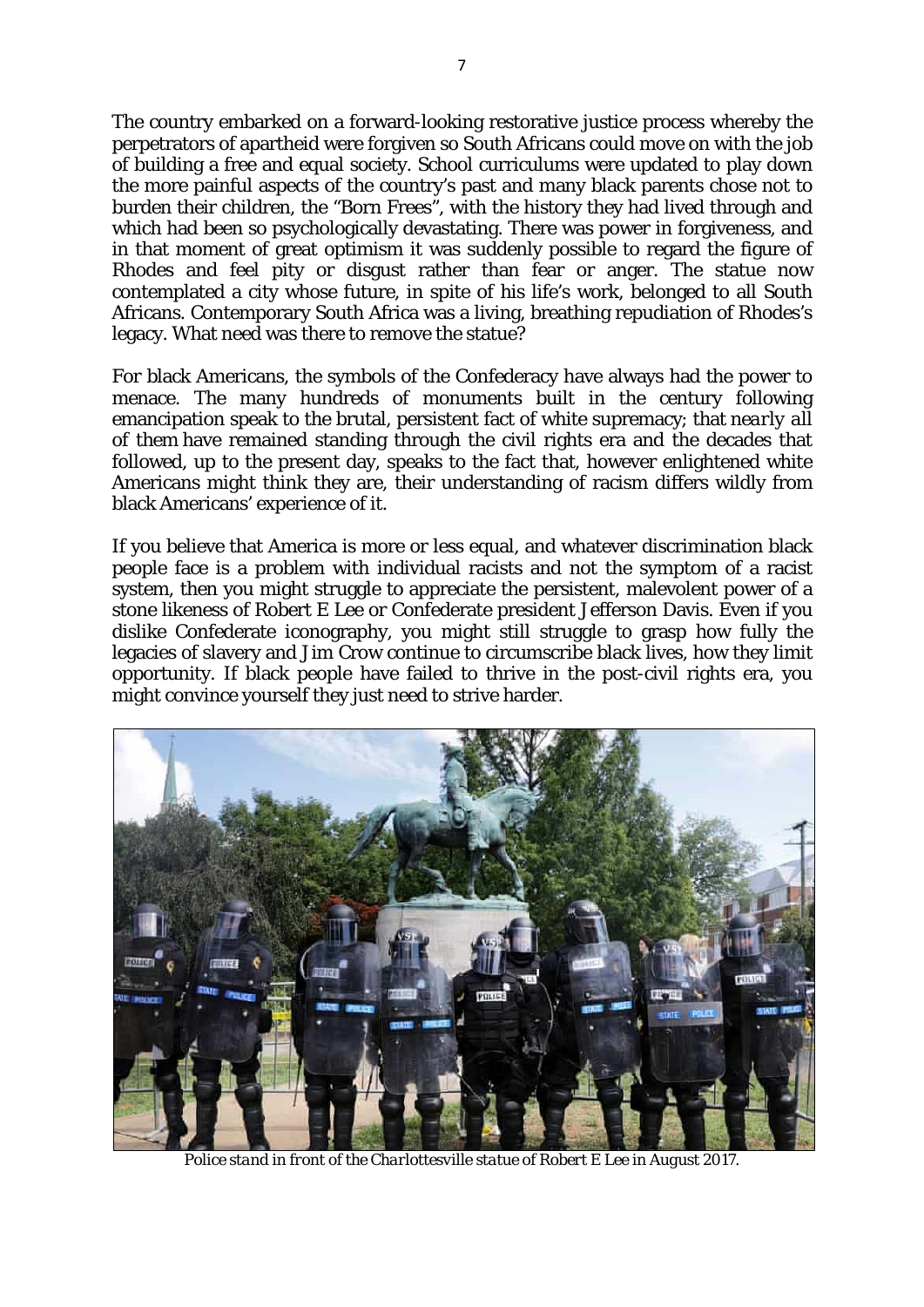This way of thinking has deep, unbroken historical roots in the "Lost Cause" movement that emerged in the southern states after the civil war – what the historian and public monument expert Madge Dresser calls "fake news before there was fake news". Led by groups such as the United Confederate Veterans and United Daughters of the Confederacy, the Lost Cause movement sought to recast the defeat of the Confederate army as something tragic and even noble.

In this version of history, the south went to war not to preserve the institution of slavery but to protect states' rights to self-determination against a federal government determined to impose its secular, cosmopolitan values on southerners' way of life. What was being defended was *tradition*, in other words, rather than economic self-interest. Central to this aggressive campaign of historical revisionism were pageants, plays, novels and monuments that portrayed the old south as a proud, Christian culture where men were chivalrous, women virtuous, and black people their spiritual and intellectual wards, in need of correction and uplift.

Hundreds of statues went up across the US between the 1890s and 1950s. Lee, the commander of the losing side, was a favourite avatar of this sentimental and dishonest vision. The Lee mythologised in the Charlottesville monument was brave, honourable and enlightened – if not opposed to slavery, then sensitive to its excesses.

Compare him with the man who emerges from the actual historical record, though, and the revisionism at the heart of the Lost Cause narrative becomes pretty clear: as Dresser noted in a TEDx talk, it was "under [Lee's] watch that the Confederate army kidnapped free blacks and slaves who had fled north, and forcibly returned them to slavery". The Lost Cause version of history is at such odds with established fact that when you peel away all the pomp and ceremony, you're left with kettle logic: *the Confederacy didn't fight to preserve slavery, but even if it did, there were good slave owners, and anyway, those who were enslaved benefited from it.* Like colonialism, it was a "civilising" mission.



*In 1957, dressed in civil war-era clothing, Mrs Lonnie Holley, her daughter Janalee and Mrs Benjamin T Whitfield place a wreath at a Mississippi monument honouring the Confederate dead*.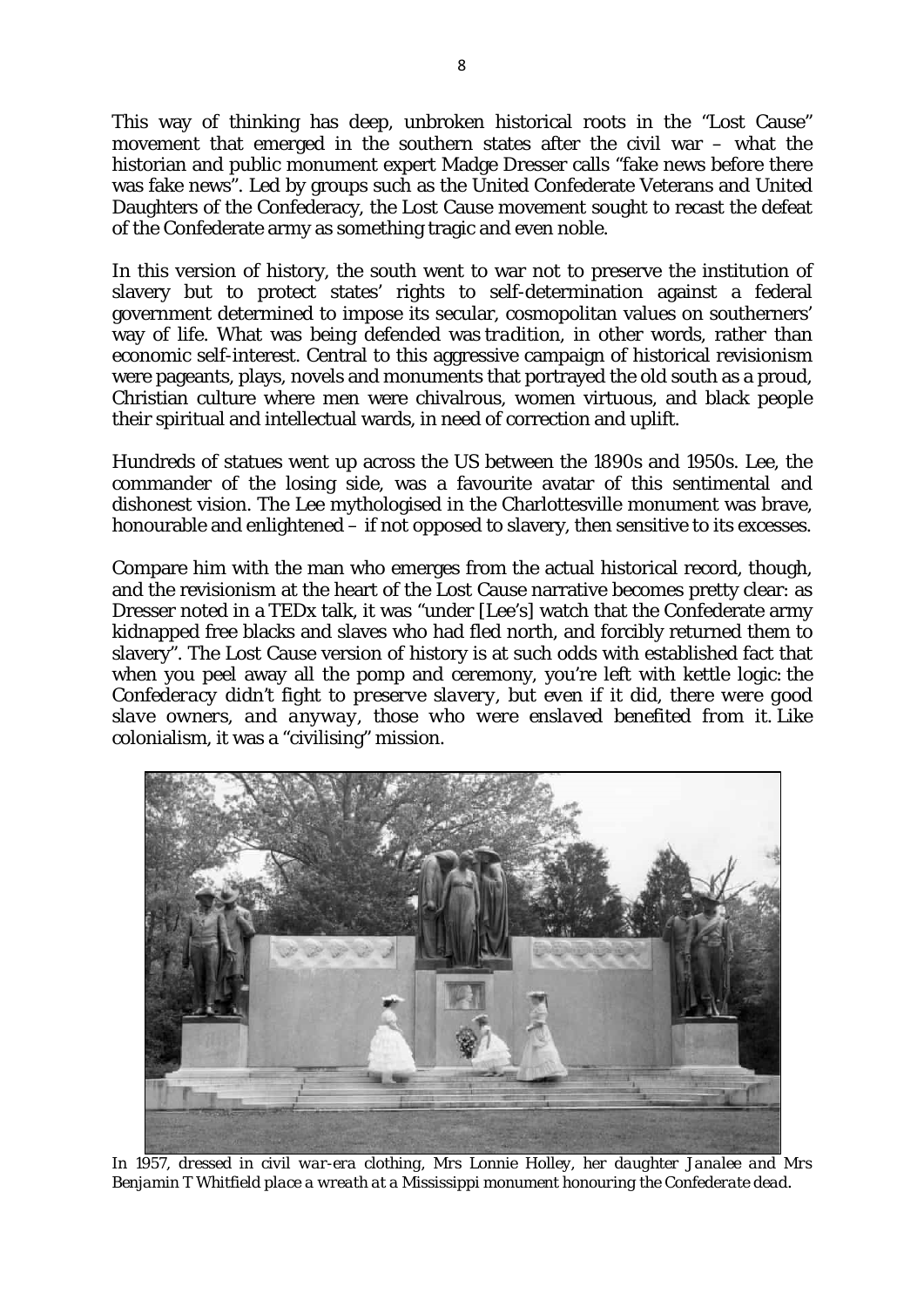The Lost Cause narrative shaped white Americans' understanding of slavery and racism. For southern segregationists at the turn of the 20th century, it was a way to reassert their identity within the union and recover a measure of dignity. For northern abolitionists, it was a bargain to be struck for the sake of national unity: let them have their statues and their Confederate flags if it brought them back into the fold. But it did something else too.

#### Comforting but destructive

These symbols of the Confederacy were allowed to mean very different things to different groups of white people, even as the symbols reaffirmed for both the cherished idea of America as a land of freedom and opportunity. The monumentalisation of figures like Lee allowed segregationists and abolitionists alike to invest themselves in the comforting and ultimately destructive idea that slavery (and, by extension, racism) was a "people" problem – bad slave owners, as the segregationists saw it; all slave owners, as the abolitionists did – and therefore not an "America" problem, not something woven into the fabric of the entire project of American capitalism from the very beginning. As the historian Ibram X Kendi, the author of Stamped from the Beginning: The Definitive History of Racist Ideas in America, has pointed out:

*When you make it about ignorance, you're not making it about power and policy and structures and systems, that the problem centrally is not America's institutions, is not the American story, is not American capitalism, that the problem is ignorant individuals. So it allows people to deny how fundamental racism has historically been to America.*

By shifting the problem of racism on to the individual, white Americans of all political persuasions absolved themselves of their complicity in, and responsibility for dismantling, systemic racism.

This way of seeing things gained a new kind of legitimacy in the 1980s as American politics fell under the spell of the neoliberal economist Friedrich Hayek, who conceived of society itself as a market, and people as individual economic actors rather than, first and foremost, "bearers of grace, or of inalienable rights and duties". Capitalism could even be the driver of racial progress: the free market would solve the "people problem" of racism because self-interest would lead everyone, eventually, to enlightenment – obviating the need for critical policy solutions. As the writer Pankaj Mishra has noted:

*The cruellest trick used by both Republicans and Democrats was the myth that America had resolved the contradiction at the heart of its democracy. For the conviction that African-Americans were walking and running and would soon start flying, enabled by equal opportunity, paved the way for an insidious ideological force: colour-blind universalism.*

During the cold war, any serious discussion about the deeper, structural causes of racial inequality was impossible because it required some degree of apostasy – entwined as the problem was with the very roots of American capitalism – and because inequality at home paled next to the threat of Soviet domination. The cold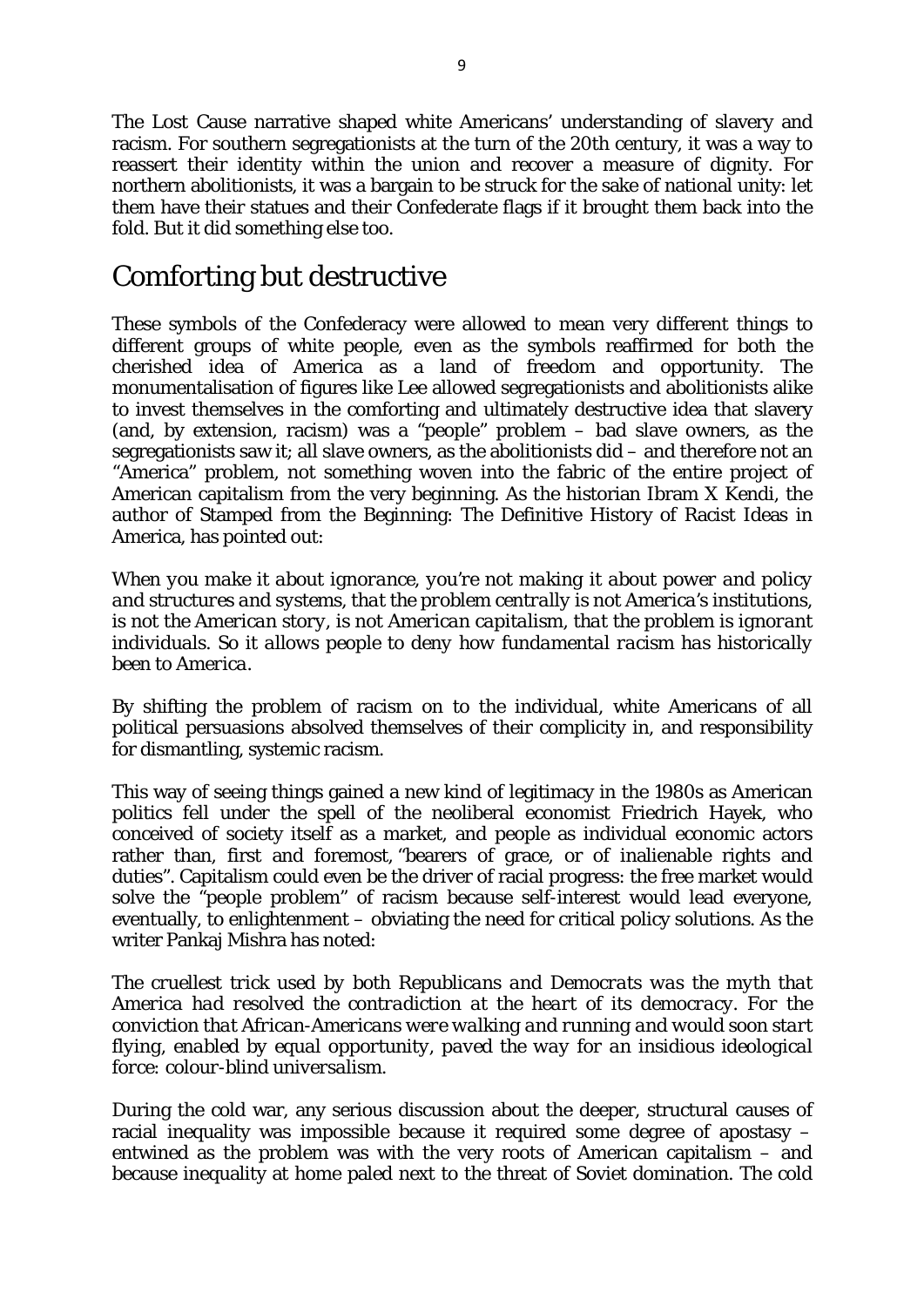war limited the spectrum of political possibility, not just in the US but around the world. It hijacked the process of decolonisation happening in many of the newly independent nations of Africa, Asia and the Middle East. There was to be no renegotiation of their relationships with the west on something like equal terms. Those relationships were reset instead along cold war faultlines.

In the scramble for ideological supremacy, the Americans and the Soviets traded money and arms for allegiance, intervening in elections and propping up sympathetic strongmen where necessary. The dynamic of patron state and client state obscured the dysfunction these fledgling nations inherited from the colonial regimes that preceded them, perpetuating and even exacerbating their inequality and brutality.



*In north-west Berlin, street names linked to atrocities committed during the occupation of Namibia will be changed.*

The fall of the Soviet Union in the early 1990s represented more than just a victory of capitalism over communism: it reaffirmed the Enlightenment narrative of progress, so badly tested by the horrors of the 20th century. Western-style liberal democracy was the destination, and free trade and globalisation were the twin engines that would take the world there. Neoliberalism's time had come.

The problem was that neoliberalism preserved classical liberalism's blind spots: its pretense to universalism (of the exceedingly white, male landowner variety) and over-idealisation of the market. Never mind the deep inequality that existed between and within nations: a deregulated global market would be the tide that lifted all boats. Applied as a broad, one-size-fits-all solution to the challenges facing impoverished and traumatised post-Soviet and postcolonial nations (as well as increasingly multicultural countries in the west, with complicated histories of their own), neoliberalism couldn't help but be disastrous for many people.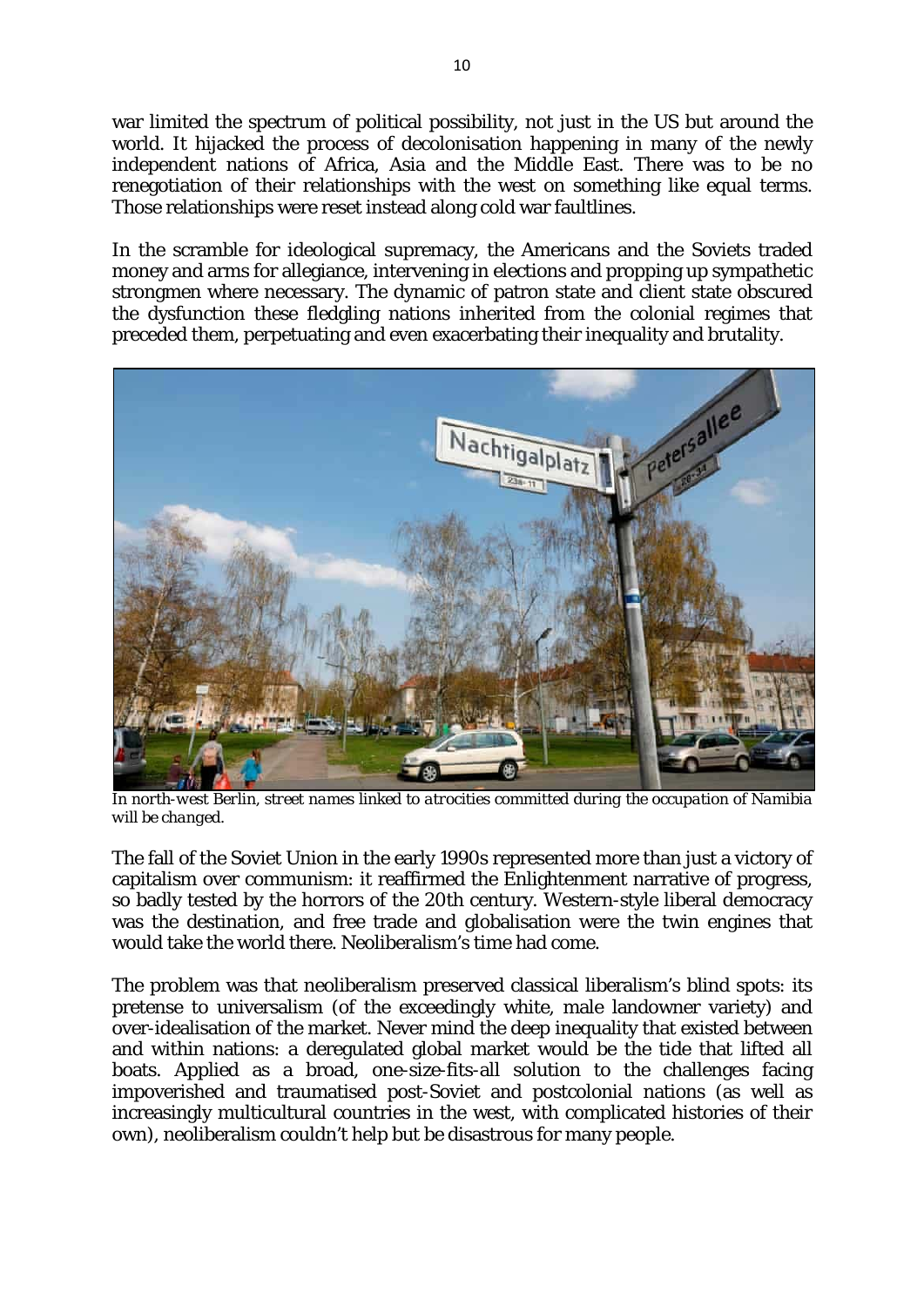For a while, though, things looked pretty good. The economies of the west grew rapidly and countries such as China, India and Brazil began to emerge as economic powers in their own right. In many countries the upper and middle classes flourished. Even if your own situation was tenuous, a kind of aspirational fellowtravelling was still possible. From your vantage point on the lower rungs of wealthier countries or the middle rungs of poorer ones, you might watch other people growing richer and think, *One day that will be me*. The promise of neoliberalism was the promise that the burden of history was being lifted from your shoulders.

And this was true in a sense: the victory of the west over the Soviet Union lifted the threat of global cataclysm that had existed for most of the previous 75 years. But the psychological weight of the cold war and now the euphoria and triumphalism of the neoliberal moment obscured the other forces of history that had been (and still were) bearing down on you all along. All of which paved the way for the hubris of the 21st century's first decade.

#### *In the anxious present, it is hard for anyone to ignore or laugh at statues or symbols of the past*

Fast-forward to 2018. The wars in Iraq, Afghanistan and Syria have displaced nearly 20 million people, part of the largest refugee crisis in modern history. The top 1% of people now own half of global wealth, while the bottom 70% account for less than 3%. The past few years have seen the Great Recession, the steady breakdown of international norms, the rise of illiberal democracy and re-entrenchment of authoritarian regimes, and the emergence of rightwing populism in the west, leading to the self-inflicted wounds of Brexit and the Trump presidency. Meanwhile the world faces a new existential crisis: climate change. The impact of decades of unchecked growth is now undeniable, with rising temperatures and quickening cycles of natural disasters that threaten new calamities every day.

Suddenly life feels overdetermined, shaped by forces larger than any individual, community or nation. Larger than the now. In the anxious present, it has become very hard indeed for anyone to ignore or laugh at statues or symbols of the past.

In an article published not long after the Cape Town protests broke out, young activists describe the experiences that led them to Rhodes Must Fall. Chumani Maxwele, the student who started the protests, recalls looking around his neighbourhood and struggling to understand why, nearly two decades after the end of white rule, everyone was still so poor. A student from an upper-middle-class background remembers seeing the mostly white faces and white professors in his classes and wondering why he was the exception. A third student remembers having to discover for herself the works of black thinkers such as Frantz Fanon and Steve Biko because they weren't taught at school.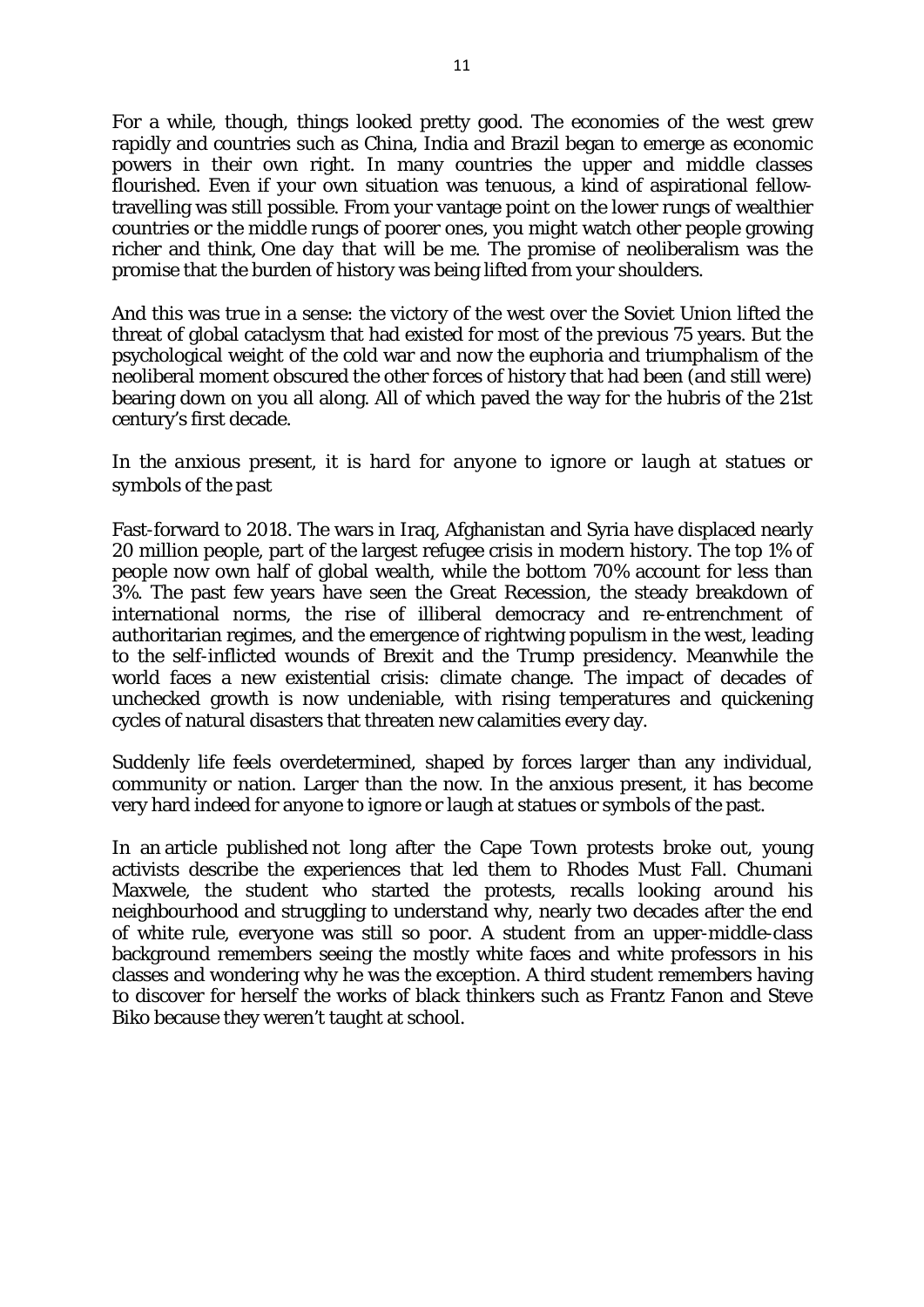

*Chumani Maxwele, the student who started the Rhodes Must Fall protests*

Each was troubled by the feeling that the world around them didn't make sense, and little by little they began to connect the inequality of the present to the past that Rhodes represented. The South African government's well-meaning attempt at a clean break with history played a significant role in the alienation of the postapartheid generation. As the upper-middle-class student says in the story: "Our experience of racism is worse. It's subliminal. The form of racism that makes you ignorant about your subjugation."

Those policies alone don't explain the sudden fury of the protests, though. Even as the ANC had tackled the problem of race with a comprehensive programme of reconciliation, it did not dismantle apartheid's economic legacy to alleviate the poverty of the many. Instead the government pursued a long-term strategy of austerity and privatisation, which entrenched the highly stratified society in slightly different form: a tiny group of white and now black South Africans at the top, a small black bourgeoisie in the middle, and a massive black underclass. No surprise, then, that for the students who came of age in the post-apartheid era, the Rhodes statue would be flush with menace once again.

The cognitive dissonance the students describe is not unique to Cape Town or South Africa. As the lens through which people view the world comes to feel insufficient, they go looking for deeper explanations and discover the buried continuities between the injustices of the past and the present. For the Oxford protesters, it's the privatisation of British society and, as Chaudhuri notes, "gradual extinction … of the ideals of multiculturalism" over the past several decades. For Americans, it is extreme inequality, which has made reconciling the idea of America with the grim prospects they face nearly impossible. And so on.

But many other people have arrived at the opposite conclusion: the situation is bad today *because* we have strayed too far from the way things used to be. The nostalgia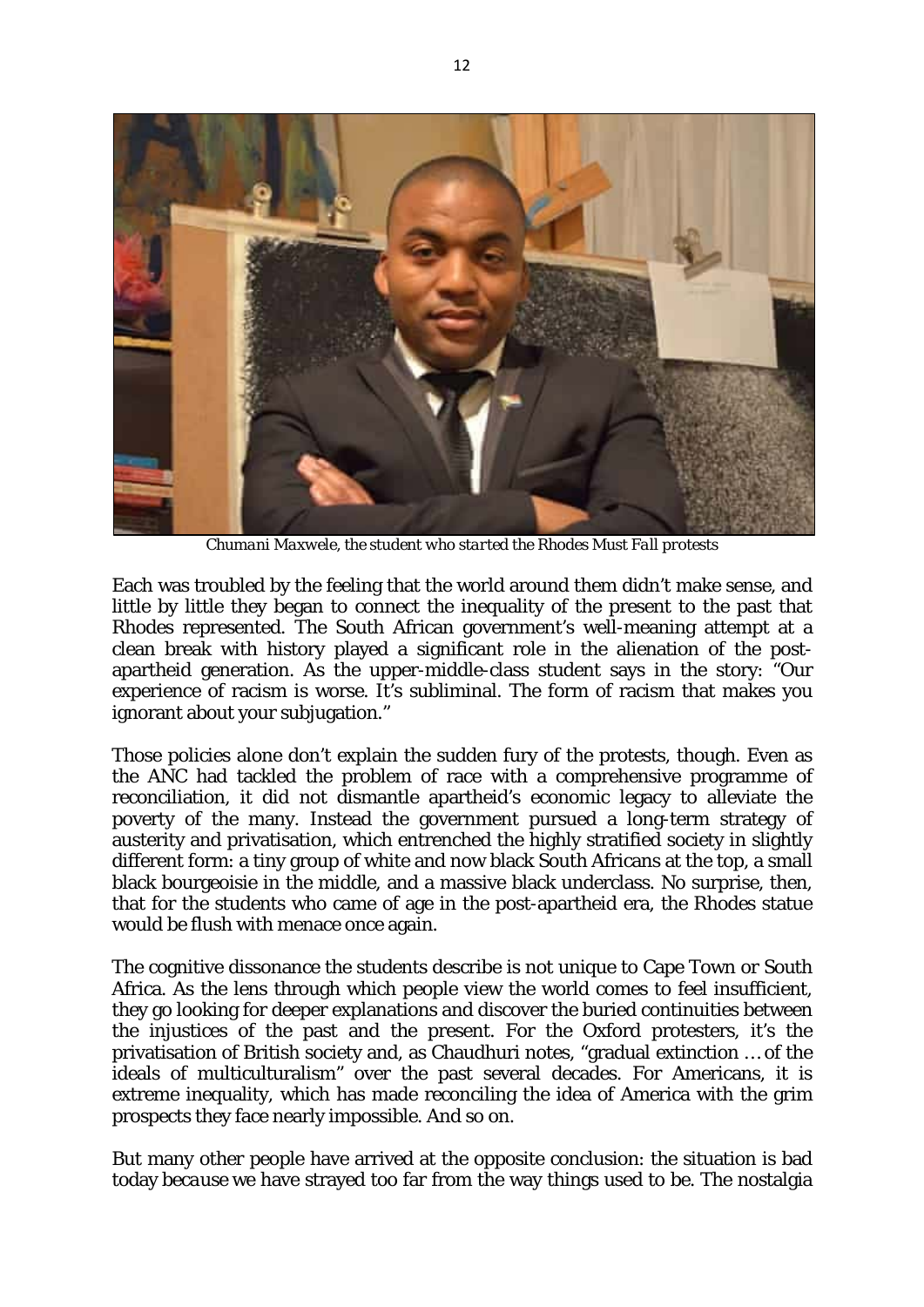of Brexit and Make America Great Again is exactly an appeal to the consoling idea (for some white people) that the moral failures of the past are, in fact, the triumphs we once thought they were.

Statues, buildings and street signs have become flashpoints because they embody the tension between these two worldviews.



*Protesters have demanded the removal of a statue outside the American Museum of Natural History featuring Theodore Roosevelt flanked by an African American and a Native American.*

### Reconciliation

So what should we do with troublesome monuments? Based on the media coverage that the Cape Town and other protests have attracted, you'd be forgiven for thinking that controversial monuments are falling all the time, all over the world. In fact, most – including the statue at the centre of the tragic Charlottesville protests, and the vast majority in the US, Canada, Australia, New Zealand and South Africa – remain untouched.

There are those who would remove the most offensive signs and statues (the socalled antagonistic approach), those who would modify them to reflect contemporary sensibilities (agonism), and those who would leave them alone (conservatism).

Conservatism is clearly the easiest option, and the least tenable one because if the past is not past, and some monuments never totally lose their power to threaten certain groups of people, then they can't be left to stand unaltered. We have a responsibility to take those threats seriously whether we see them at first glance or not. They are not idle threats: these monuments have not lost their power to normalise the dominance of one group of people over another. At best they seem embarrassing or irrelevant; at worst they help to nourish an aggrieved sense of superiority among what is clearly a growing number of people. The white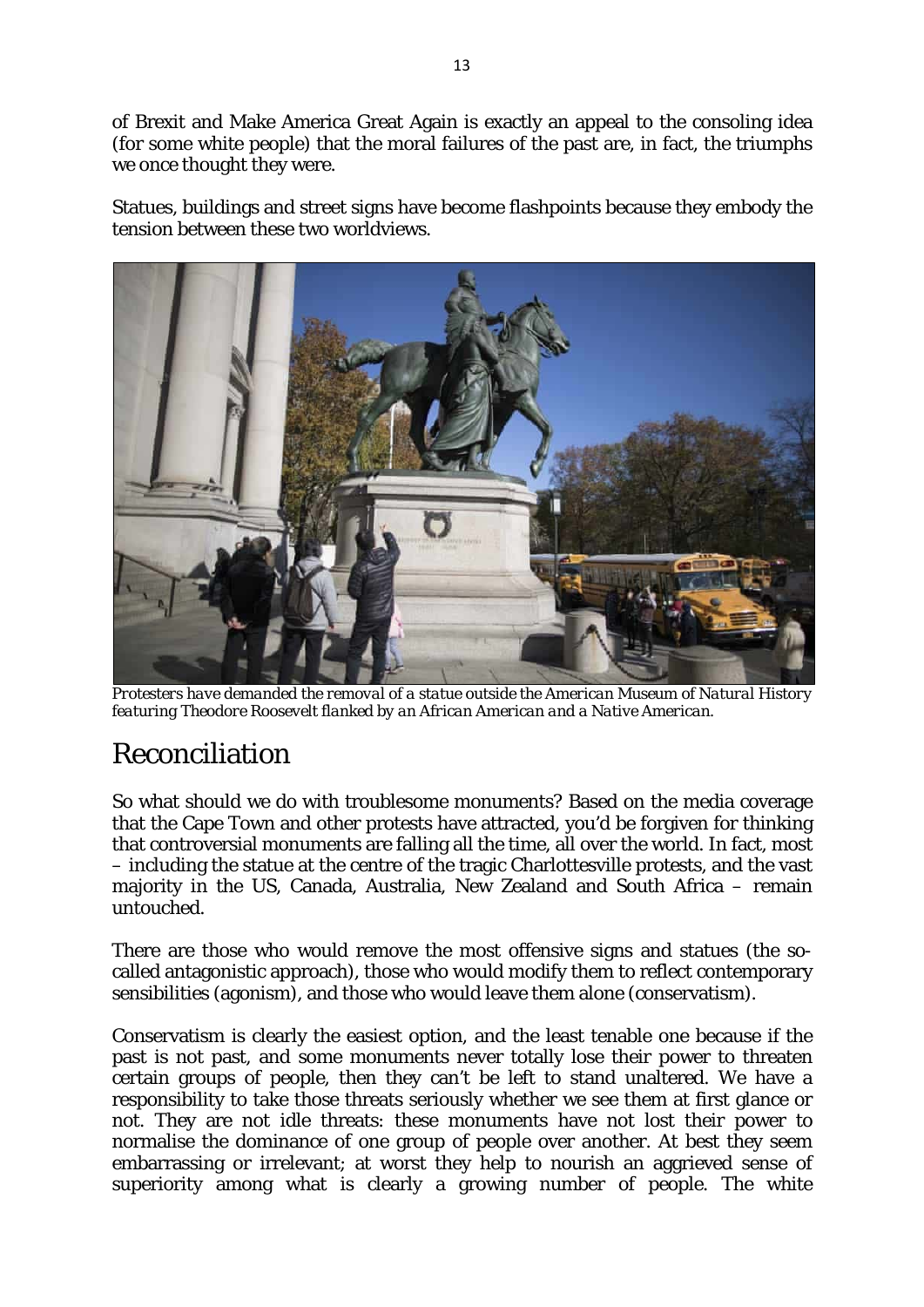supremacist rally in Charlottesville is only one of the more obvious examples of their everyday toxic effect.

What is actually lost when a statue of Rhodes or Lee falls? Virtually all western cities are monuments to colonialism

On the other hand, what is actually lost when a statue of Rhodes or Lee falls? Virtually all western cities are monuments to colonialism. Either they were superimposed on earlier indigenous settlements (New York), founded to support the trade in slaves and natural resources (Cape Town), or substantially built with capital extracted from the colonies (pretty much any major European city). Removing a few of the most egregious statues will not, as some people fear, erase the histories of these places, nor diminish the cultural heritage their residents are, for better and worse, heir to.

Dresser makes the case that something else is lost: an opportunity. "As a historian, I love the idea that you have all these different statues from different eras that represent changing value systems – a palimpsest that enriches the urban landscape," she tells me. "But then I'm not a black student in Oxford feeling that the white imagination is excluding me from belonging, which is important. So do we eviscerate this historical building? If we get rid of problematic statues, we foreclose the discussions we can have about those statues, which is important to the evolution of our shared identity. But if we keep them, what are we saying to these students?"

Oxford University has tried to stake out the middle ground, announcing that the Rhodes statue at Oriel College will stay, with modifications that "draw attention to this history [and] do justice to the complexity of the debate". Proposals include building a second version of the statue that could be defaced with graffiti. This idea of agonism is appealing: it seems both creative and reasonable. Cities such as Asunción, Hamburg and Odessa have all invited artists to rework and recontextualise statues with troubling legacies, with interesting and even powerful results. In Asunción, a hated statue of the former dictator Alfredo Stroessner was crushed and the pieces reassembled into a much-praised monument to those who resisted his regime.

Amin Husain, one of the organisers of recent protests at the American Museum of Natural History in New York that saw a statue of Theodore Roosevelt splattered with red paint, argues that agonism doesn't go far enough. The problem with keeping but modifying statues, he says, "is that it's still the dominant group that sets the terms of the debate. Shouldn't affected communities have a say? If you want to learn from it, but you don't want to perpetuate that mythology that is doing harm every day, you can put it in a museum or a statue garden."

Even if agonism can work as a dialogue between cities and affected communities, it is limited in what it can do. It remains centred on the sins of the coloniser, in relation to which the colonised are thus always secondary. We can modify statues to recognise historical truths, and to perform a kind of apology, but that's as far as agonism goes. Given the now impossible-to-ignore continuity between the misdeeds of the past and the conditions people face in the present, this feels insufficient.

No single solution – leave up, tear down, modify – is equal to the problem, because each is zero-sum when applied case by case. A thoroughgoing approach that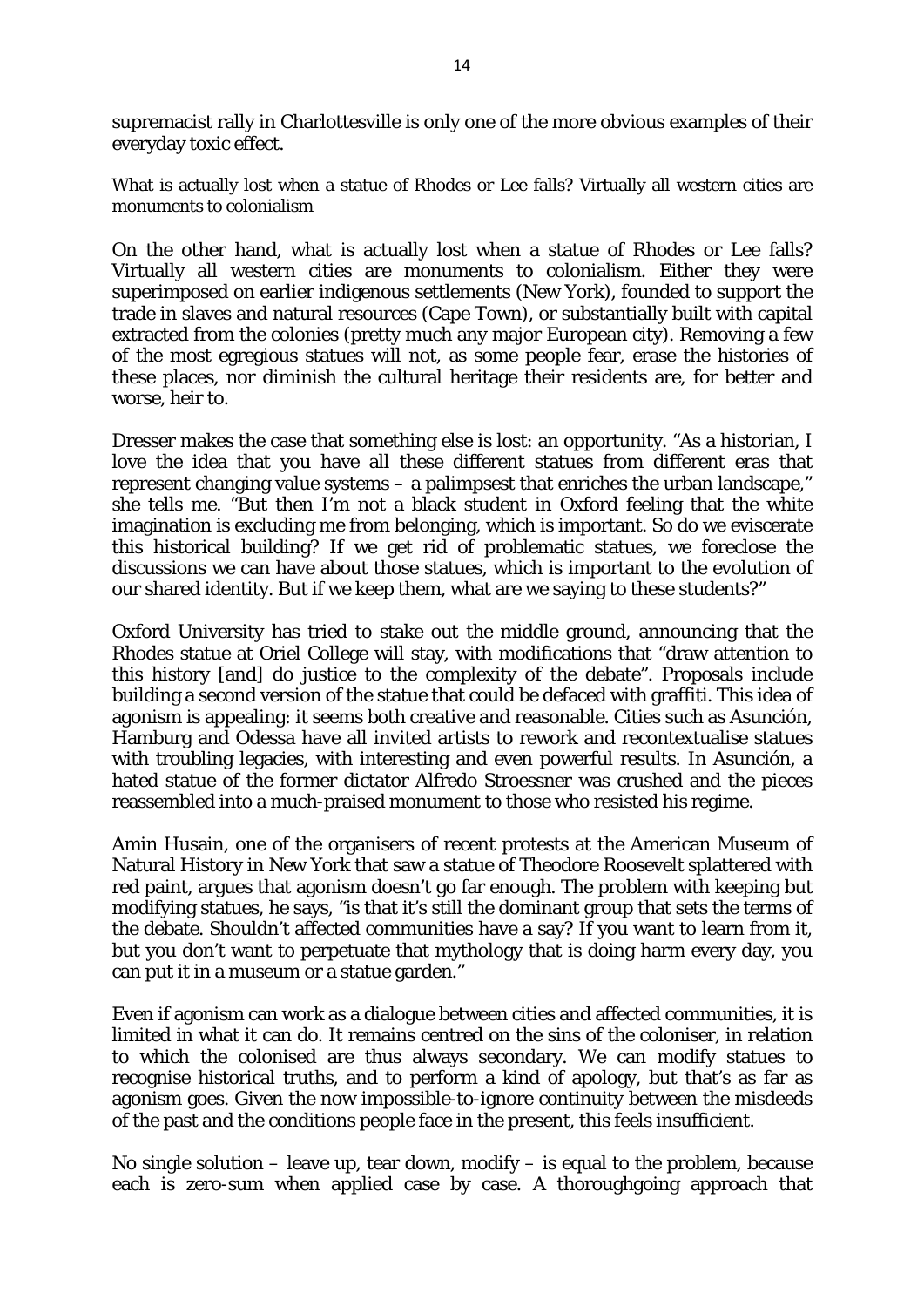considers each case in relation to the larger urban landscape might be needed to tackle such complexity. Modify some monuments to reflect those histories, whether by adding interpretive signs or re-engineering them. Tear down others to make space for new ones that represent affected communities on their own terms, not just in relation to their victimisation. Representation is critical.



*The defaced University of Cape Town statue of Cecil Rhodes before its removal in April 2015.*

Vancouver, where I live, offers an unlikely example of what that approach might look like. Today the city is known for its easygoing charm and expensive real estate. 150 years ago, and for millennia before that, the area was the hunting and fishing grounds of the Musqueam, Squamish and Tsleil-Waututh peoples. Their settlements dotted the shores of the Burrard inlet and Fraser and Capilano rivers. The arrival of Europeans and founding of Vancouver precipitated their almost total erasure over the next 150 years.

In 2014, Vancouver declared itself a "city of reconciliation", formally recognising its occupation of the unceded territories and embarking with local First Nations governments on a longterm plan to decolonise and indigenise the city. To begin with, some streets, parks, schools and landmarks will be renamed, including Siwash Rock, a well-known sea stack near Stanley Park whose name (derived from the French word for "savage") is seen as an offensive slur against indigenous people.

The new names will be specific to the group whose territory the landmark or sign is on – for example, Sir William Macdonald elementary school, which sits on Musqueam territory, recently became Xpey' elementary school, meaning "cedar" in the local hən̓q̓əmin̓əm̓ (Halkomelem) language. The University of British Columbia, which also sits on Musqueam territory, has replaced all of the street signs on campus with bilingual street English-hənqi minimi ones. The sites of historical villages will be reinscribed with signs and interpretive displays, and other artistic interventions. "The point is to make sure Musqueam, Squamish and Tsleil-Waututh are reflected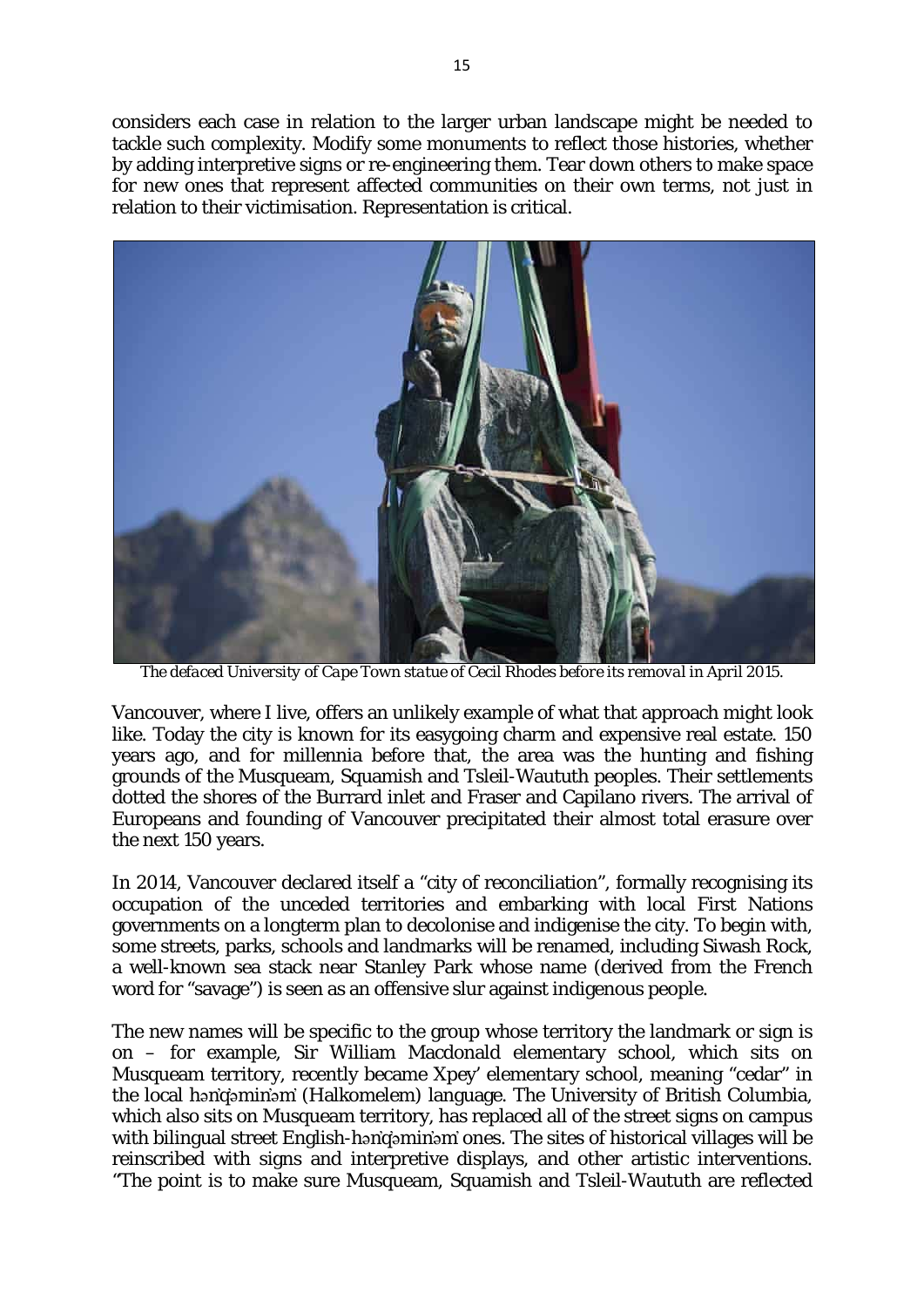and visible everywhere in Vancouver," Ginger Gosnell-Myers, the city's aboriginal relations manager, tells me.

Renaming and monumentalisation are only the most obvious aspect of the process. "Colonial structures permeate every part of the city, from the place names to the architecture and the use of space, even the way city departments are organised," Gosnell-Myers says. "So for reconciliation to actually work, the plan needed to be comprehensive, too." Inspired by a similar exercise in New Zealand, the partners have together created a set of indigenous design principles that will inform the design of all future public space in Vancouver – including sightlines and building materials, the ways structures relate to the natural environment, and how they are used. There will be greater emphasis on communal, intergenerational public spaces, for example, because in the local indigenous cultures, all buildings are meant to be used by all people.

Everyone agrees that reconciliation can't just be about the past; it must be forwardlooking. "When we say we want to indigenise the city, the first thing somebody's going to say is that we need to put a longhouse [a traditional dwelling] here," Gosnell-Myers says. "But what does a city with contemporary indigenous culture look like? A mixture of the wood and the glass and the metal from a design standpoint?"

The challenge is that Vancouver does not have any Musqueam, Squamish or Tsleil-Waututh architects or urban designers, because local indigenous people have for so long been shut out of opportunities for education and professional advancement. "We could have done the easy thing and hired indigenous architects from other parts of Canada," she said, "but it's not true to who we are as a city of reconciliation." Part of the process is training local indigenous designers and planners who can translate and synthesise their cultures into contemporary urban forms. In the meantime, the city has begun the work of hiring indigenous professionals across all departments, from engineering to finance, so that every civic decision takes indigenous perspectives into account.

Obviously, not every city would benefit from the same solutions as Vancouver. Even the success of the City of Reconciliation project is not assured. For one thing, Vancouver must solve its longstanding affordability crisis – the result of decades of policies geared toward globalising the local real estate market – which affects indigenous and other vulnerable groups disproportionately. If indigenous people can't afford to live in the city, then "reinscribing" their presence will amount to a branding exercise. Such a risk raises the much bigger question of whether decolonisation is even possible within capitalism as it is currently constituted.

But in spirit at least, the project shows how cities might begin to rethink their relationship to the past. Public space is one of the few truly populist mediums we still have, especially as people retreat in their private lives to the echo chambers of social media. If, as Dresser argues, the right tends to be "more effective at mobilising public opinion because they focus less on abstract, universal values and more on the particulars of place, historic and family traditions … on people's emotions and their need for belonging," then here is a way to engage people with the facts of historical injustice while also appealing to their sense of belonging.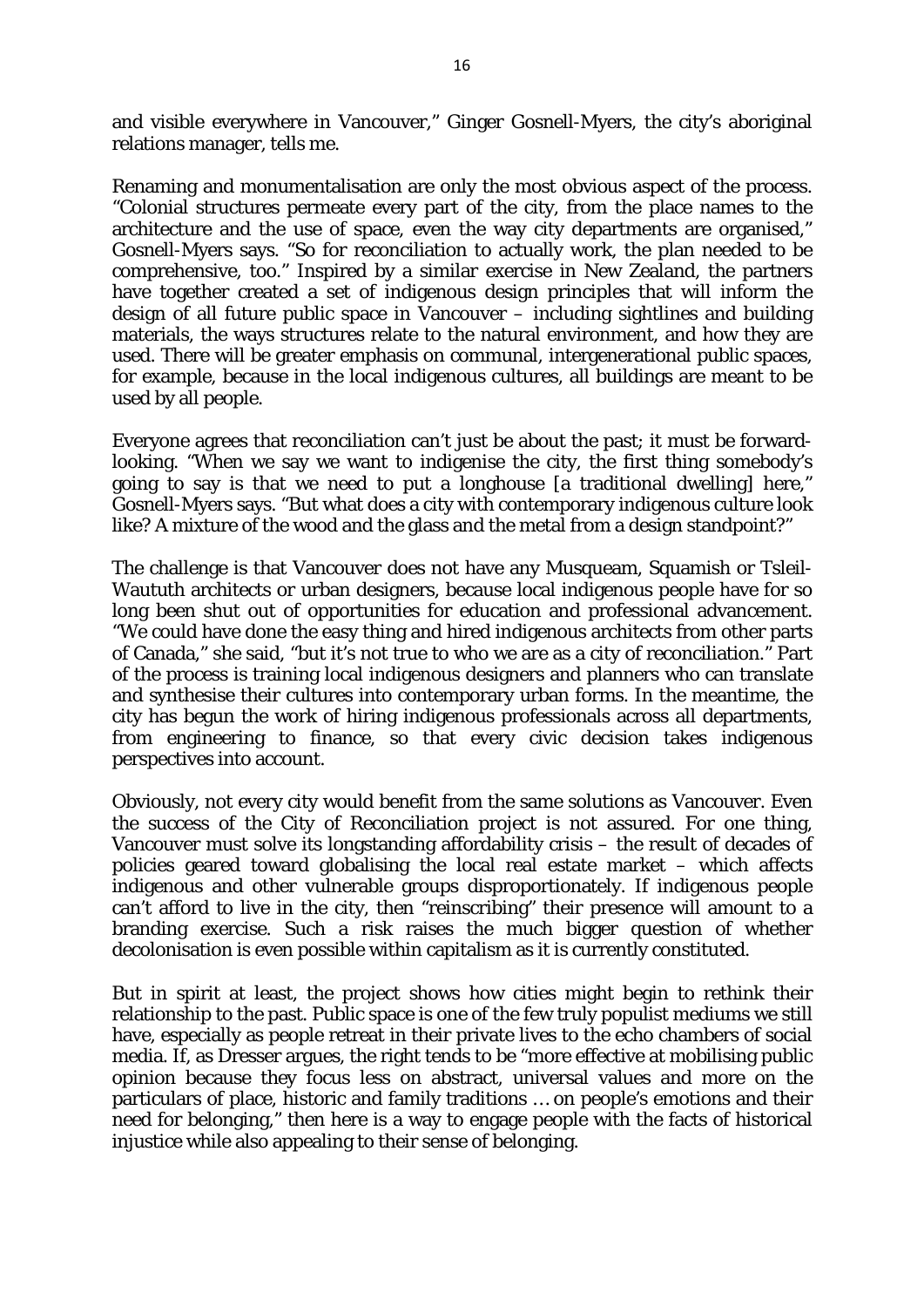For minority groups, this means seeing themselves represented in ways that recognise their historical marginalisation but also go well beyond that, making their contemporary perspectives and experiences a central part of civic culture. For everyone else, this means relating to these perspectives and experiences as we move through the city every day, in ways that include but aren't limited to that painful history. It is in spaces where everyone belongs that justice and equality begins.



*City workers remove graffiti from the base of what was once the Jackson-Lee Monument, a Confederate statue in Wyman Park, Baltimore.*

#### A new consensus on reality?

We live in uncertain times. As neoliberalism stutters and falters, political space is opening up. For the xenophobia and illiberalism of Trump and his imitators, yes, but also for the emancipatory politics of Black Lives Matter, #MeToo, Idle No More, Rhodes Must Fall and monument protests around the world. They are as bold as any in recent memory. Even if they don't amount to a single movement, we are seeing a shift in thinking in the west; a repudiation not just of the neoliberal status quo but of the deeper historical structures that support it.

It's an open question whether, in this era of fake news and hyperpartisan politics, we can even hope for something like a new consensus on reality: a set of facts, a way of seeing the world to replace the neoliberal narrative we are leaving behind. That won't stop people from trying to establish one, in good faith and bad, and without resistance it is the powerful who will set the terms. Which is what gives the protests in Cape Town, Charlottesville, Berlin, Oxford and beyond such urgency.

Facts matter, and the protests are, at bottom, about facts – the historical truth of colonialism, slavery and patriarchy, and the contemporary truth of the people they still marginalise. Without facts and without protest, the best we can hope for is that these systems and their legacies will continue to exert their insidious effect. At worst,